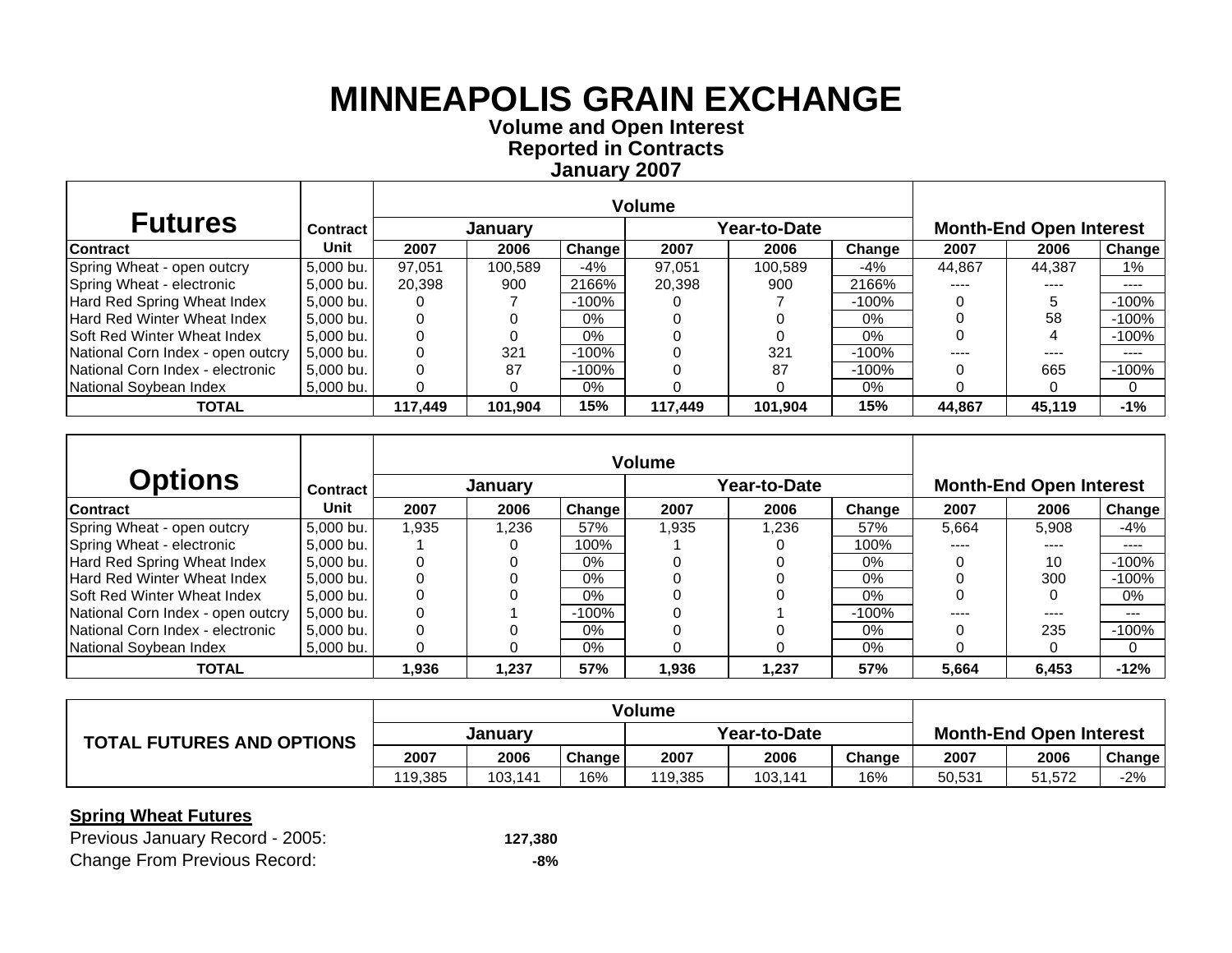**Volume and Open Interest Reported in Contracts February 2007**

| <b>Futures</b>                     | <b>Contract</b> |         | <b>February</b> |        |         | Year-to-Date |         |        | <b>Month-End Open Interest</b> |         |
|------------------------------------|-----------------|---------|-----------------|--------|---------|--------------|---------|--------|--------------------------------|---------|
| <b>Contract</b>                    | Unit            | 2007    | 2006            | Change | 2007    | 2006         | Change  | 2007   | 2006                           | Change  |
| Spring Wheat - open outcry         | 5.000 bu.       | 112.434 | 156,167         | $-28%$ | 209.485 | 256.756      | $-18%$  | 55.018 | 46.814                         | 18%     |
| Spring Wheat - electronic          | 5,000 bu.       | 32,881  | 1.066           | 2985%  | 53,279  | 1.966        | 2610%   | ----   | ----                           | ----    |
| Hard Red Spring Wheat Index        | 5,000 bu.       |         |                 | $0\%$  |         |              | $-100%$ |        |                                | $-100%$ |
| Hard Red Winter Wheat Index        | 5.000 bu.       |         |                 | 0%     |         |              | $0\%$   |        | 58                             | $-100%$ |
| <b>Soft Red Winter Wheat Index</b> | 5.000 bu.       |         |                 | $0\%$  |         |              | $0\%$   |        |                                | $-100%$ |
| National Corn Index - open outcry  | 5.000 bu.       |         | 282             | -100%  |         | 603          | $-100%$ |        |                                | ----    |
| National Corn Index - electronic   | l 5.000 bu. l   |         | 55              | -100%  |         | 142          | $-100%$ |        | 379                            | $-100%$ |
| National Sovbean Index             | 5,000 bu.       |         |                 | $0\%$  |         |              | 0%      |        |                                | 0       |
| <b>TOTAL</b>                       |                 | 145,315 | 157,570         | -8%    | 262.764 | 259.474      | 1%      | 55,018 | 47,260                         | 16%     |

|                                    |                 |       |          |         | <b>Volume</b> |              |         |                                |       |          |  |
|------------------------------------|-----------------|-------|----------|---------|---------------|--------------|---------|--------------------------------|-------|----------|--|
| <b>Options</b>                     | <b>Contract</b> |       | February |         |               | Year-to-Date |         | <b>Month-End Open Interest</b> |       |          |  |
| <b>Contract</b>                    | Unit            | 2007  | 2006     | Change  | 2007          | 2006         | Change  | 2007                           | 2006  | Change   |  |
| Spring Wheat - open outcry         | 5,000 bu.       | 2.015 | 1.889    | 7%      | 3.950         | 3.125        | 26%     | 3,097                          | 4,032 | $-23%$   |  |
| Spring Wheat - electronic          | 5,000 bu.       |       |          | 0%      |               |              | 100%    | ----                           | ----  | ----     |  |
| Hard Red Spring Wheat Index        | 5.000 bu.       |       | 0        | $0\%$   |               |              | 0%      |                                | 10    | $-100%$  |  |
| <b>Hard Red Winter Wheat Index</b> | 5.000 bu.       |       |          | $0\%$   |               |              | $0\%$   |                                | 300   | $-100%$  |  |
| <b>Soft Red Winter Wheat Index</b> | 5,000 bu.       |       |          | 0%      |               |              | $0\%$   |                                |       | 0%       |  |
| National Corn Index - open outcry  | 5.000 bu.       |       |          | 0%      |               |              | $-100%$ |                                | ----  | $---$    |  |
| National Corn Index - electronic   | 5,000 bu.       |       |          | $-100%$ |               |              | $-100%$ |                                | 185   | $-100%$  |  |
| National Soybean Index             | 5.000 bu.       |       | 0        | $0\%$   |               |              | 0%      |                                |       | $\Omega$ |  |
| <b>TOTAL</b>                       |                 | 2.015 | 1,896    | 6%      | 3.951         | 3,133        | 26%     | 3,097                          | 4,527 | $-32%$   |  |

|                                  | Volume   |         |        |              |         |        |                                |        |        |
|----------------------------------|----------|---------|--------|--------------|---------|--------|--------------------------------|--------|--------|
| <b>TOTAL FUTURES AND OPTIONS</b> | February |         |        | Year-to-Date |         |        | <b>Month-End Open Interest</b> |        |        |
|                                  | 2007     | 2006    | Change | 2007         | 2006    | Change | 2007                           | 2006   | Change |
|                                  | 147.330  | 159.466 | -8%    | 266.715      | 262.607 | 2%     | 58.115                         | 51.787 | 12%    |

| Previous February Record - 2005:    | 173,065 |
|-------------------------------------|---------|
| <b>Change From Previous Record:</b> | -16%    |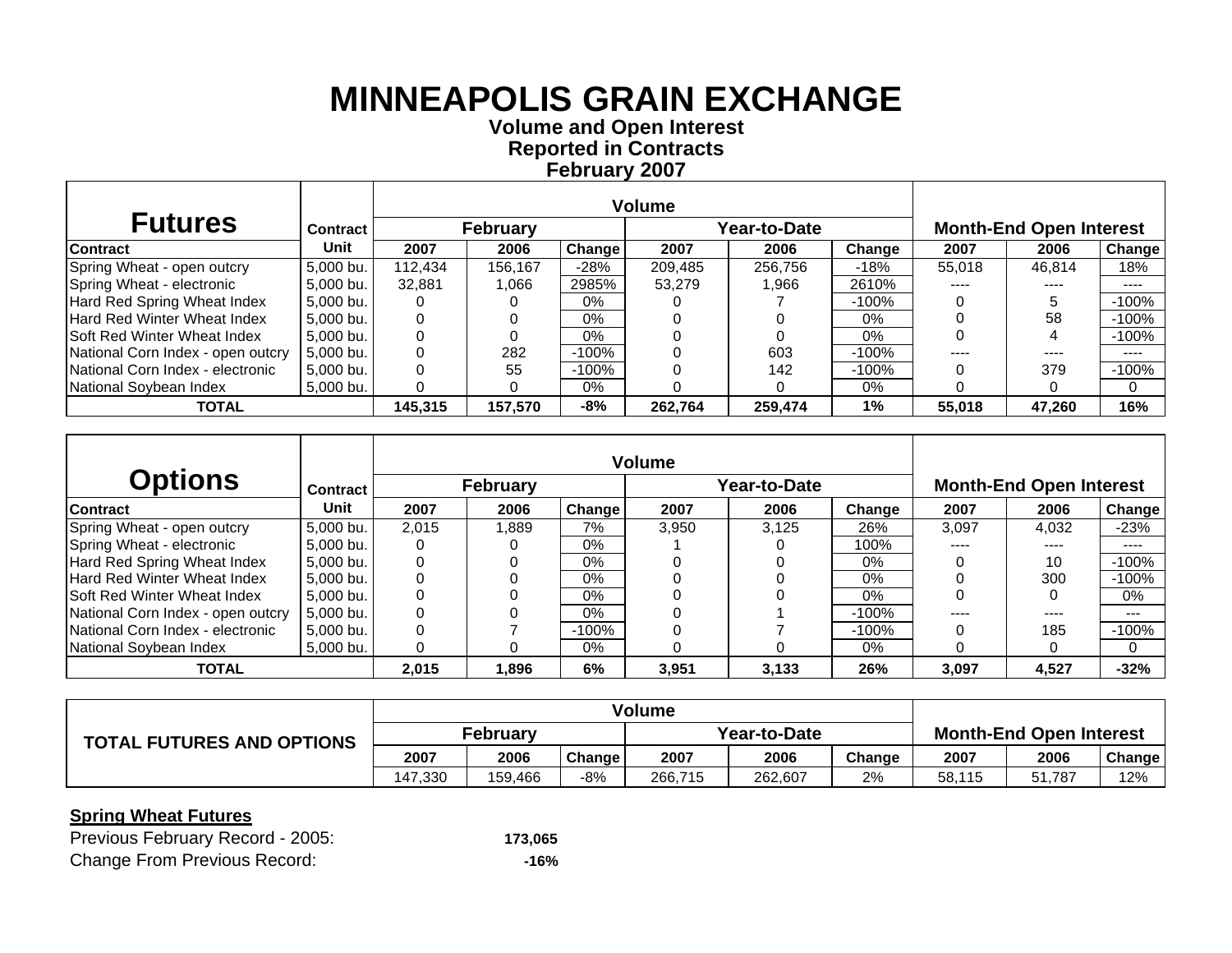**Volume and Open Interest Reported in Contracts March 2007**

| <b>Futures</b>                     | Contract  |         | <b>March</b> |               |         | Year-to-Date |         |        | <b>Month-End Open Interest</b> |               |
|------------------------------------|-----------|---------|--------------|---------------|---------|--------------|---------|--------|--------------------------------|---------------|
| <b>Contract</b>                    | Unit      | 2007    | 2006         | <b>Change</b> | 2007    | 2006         | Change  | 2007   | 2006                           | <b>Change</b> |
| Spring Wheat - open outcry         | 5.000 bu. | 87.703  | 108,645      | $-19%$        | 297.188 | 365,401      | -19%    | 51.461 | 45,535                         | 13%           |
| Spring Wheat - electronic          | 5.000 bu. | 24.743  | 574          | 4211%         | 78.022  | 2,540        | 2972%   | ----   | ----                           | ----          |
| Hard Red Spring Wheat Index        | 5.000 bu. |         |              | $0\%$         |         |              | $-100%$ |        |                                | $0\%$         |
| Hard Red Winter Wheat Index        | 5.000 bu. |         |              | $0\%$         |         |              | $0\%$   |        |                                | $-100%$       |
| <b>Soft Red Winter Wheat Index</b> | 5,000 bu. |         |              | 0%            |         |              | 0%      |        |                                | $-100%$       |
| National Corn Index - open outcry  | 5.000 bu. |         | 246          | -100%         |         | 849          | $-100%$ |        | ----                           | ----          |
| National Corn Index - electronic   | 5,000 bu. |         | 63           | $-100%$       |         | 205          | $-100%$ |        | 225                            | $-100%$       |
| National Sovbean Index             | 5,000 bu. |         |              | $0\%$         |         |              | 0%      |        |                                | 0             |
| <b>TOTAL</b>                       |           | 112,446 | 109,528      | 3%            | 375,210 | 369.002      | 2%      | 51.461 | 45,767                         | 12%           |

|                                    |                 |       |              |        | <b>Volume</b> |              |         |       |                                |                            |  |  |
|------------------------------------|-----------------|-------|--------------|--------|---------------|--------------|---------|-------|--------------------------------|----------------------------|--|--|
| <b>Options</b>                     | <b>Contract</b> |       | <b>March</b> |        |               | Year-to-Date |         |       | <b>Month-End Open Interest</b> |                            |  |  |
| <b>Contract</b>                    | Unit            | 2007  | 2006         | Change | 2007          | 2006         | Change  | 2007  | 2006                           | Change                     |  |  |
| Spring Wheat - open outcry         | 5,000 bu.       | 3.037 | 3.757        | $-19%$ | 6,987         | 6,882        | $2\%$   | 5,331 | 6,336                          | $-16%$                     |  |  |
| Spring Wheat - electronic          | 5,000 bu.       |       |              | $0\%$  |               |              | 100%    | ----  | ----                           | $\qquad \qquad - \qquad -$ |  |  |
| Hard Red Spring Wheat Index        | 5.000 bu.       |       | 0            | $0\%$  |               |              | 0%      |       | 10                             | $-100%$                    |  |  |
| <b>Hard Red Winter Wheat Index</b> | 5.000 bu.       |       |              | $0\%$  |               |              | $0\%$   |       |                                | $0\%$                      |  |  |
| <b>Soft Red Winter Wheat Index</b> | 5,000 bu.       |       |              | 0%     |               |              | $0\%$   |       |                                | $0\%$                      |  |  |
| National Corn Index - open outcry  | 5.000 bu.       |       |              | -100%  |               |              | $-100%$ |       |                                | $---$                      |  |  |
| National Corn Index - electronic   | 5,000 bu.       |       |              | 0%     |               |              | $-100%$ |       | 59                             | $-100%$                    |  |  |
| National Soybean Index             | 5.000 bu.       |       | 0            | $0\%$  |               |              | 0%      |       |                                | $\Omega$                   |  |  |
| <b>TOTAL</b>                       |                 | 3.037 | 3.758        | $-19%$ | 6.988         | 6,891        | 1%      | 5,331 | 6.405                          | $-17%$                     |  |  |

|                                  |              |         |               | <b>Volume</b> |         |        |                                |        |               |
|----------------------------------|--------------|---------|---------------|---------------|---------|--------|--------------------------------|--------|---------------|
| <b>TOTAL FUTURES AND OPTIONS</b> | <b>March</b> |         |               | Year-to-Date  |         |        | <b>Month-End Open Interest</b> |        |               |
|                                  | 2007         | 2006    | <b>Change</b> | 2007          | 2006    | Change | 2007                           | 2006   | <b>Change</b> |
|                                  | 115.483      | 113.286 | 2%            | 382.198       | 375.893 | 2%     | 56.792                         | 52.172 | 9%            |

| Previous March Record - 2006:       | 109.219 |
|-------------------------------------|---------|
| <b>Change From Previous Record:</b> | 3%      |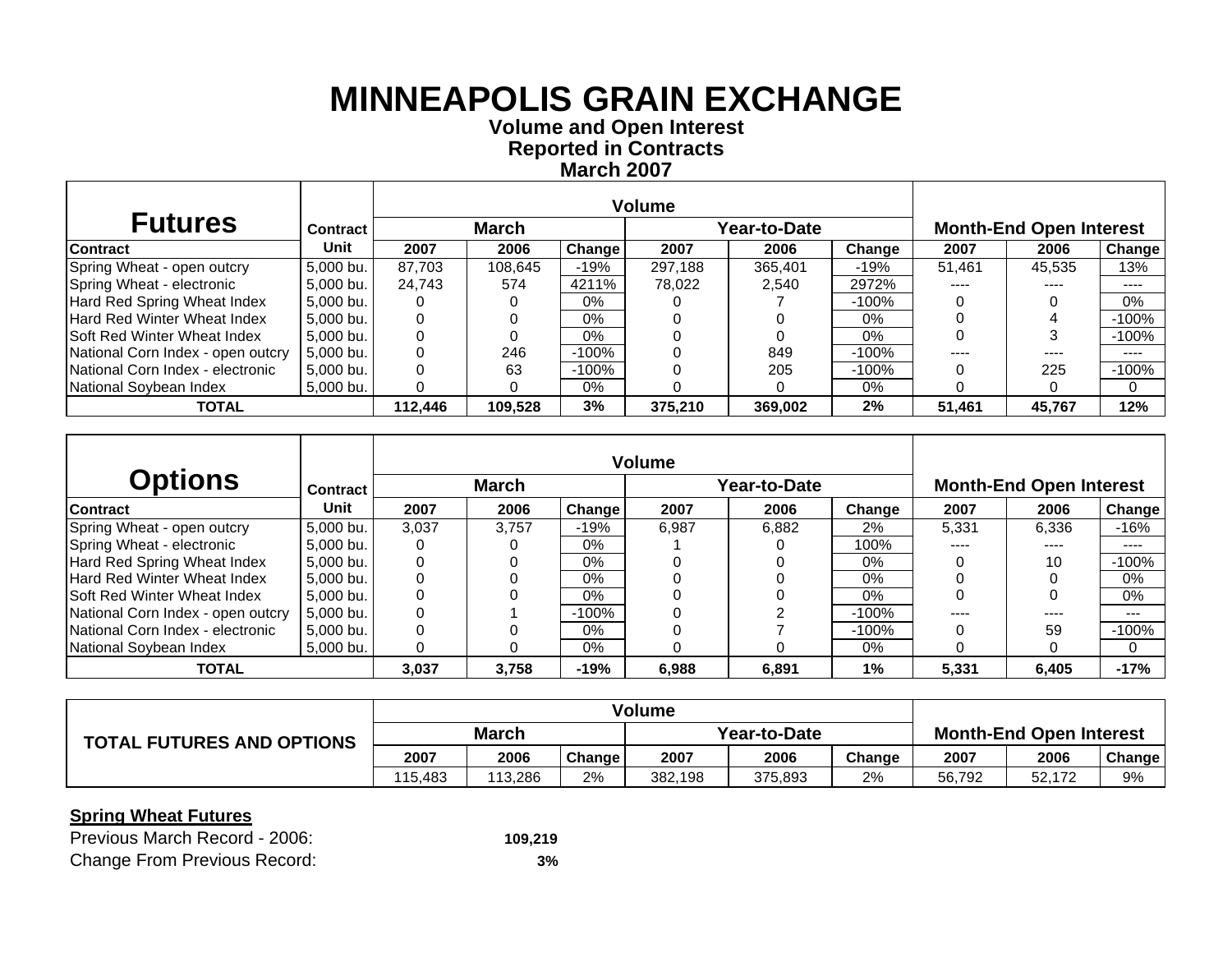**Volume and Open Interest Reported in Contracts April 2007**

| <b>Futures</b>                     | <b>Contract</b> |         | April   |               |         | Year-to-Date | <b>Month-End Open Interest</b> |        |        |          |
|------------------------------------|-----------------|---------|---------|---------------|---------|--------------|--------------------------------|--------|--------|----------|
| <b>Contract</b>                    | Unit            | 2007    | 2006    | <b>Change</b> | 2007    | 2006         | Change                         | 2007   | 2006   | Change   |
| Spring Wheat - open outcry         | 5.000 bu.       | 135.687 | 146.377 | $-7%$         | 432.875 | 511.778      | $-15%$                         | 55,969 | 49.967 | 12%      |
| Spring Wheat - electronic          | 5.000 bu.       | 42,332  | 1,269   | 3236%         | 120,354 | 3,809        | 3060%                          | ----   | ----   | ----     |
| Hard Red Spring Wheat Index        | 5,000 bu.       |         |         | $0\%$         |         |              | -100%                          |        |        | 0%       |
| <b>Hard Red Winter Wheat Index</b> | 5.000 bu.       |         |         | $0\%$         |         |              | $0\%$                          |        |        | $-100%$  |
| <b>Soft Red Winter Wheat Index</b> | 5,000 bu.       |         |         | $0\%$         |         |              | $0\%$                          |        |        | $-100%$  |
| National Corn Index - open outcry  | 5.000 bu.       |         | 89      | -100%         |         | 938          | $-100%$                        | ----   | ----   | $\cdots$ |
| National Corn Index - electronic   | 5.000 bu.       |         |         | -100%         |         | 208          | $-100\%$                       |        | 225    | $-100%$  |
| National Soybean Index             | 5,000 bu.       |         |         | $0\%$         |         |              | 0%                             |        |        | 0        |
| <b>TOTAL</b>                       |                 | 178,019 | 147,738 | 20%           | 553,229 | 516,740      | 7%                             | 55,969 | 50,198 | 11%      |

|                                    |                 |       |       |        | <b>Volume</b> |              |         |       |                                |         |
|------------------------------------|-----------------|-------|-------|--------|---------------|--------------|---------|-------|--------------------------------|---------|
| <b>Options</b>                     | <b>Contract</b> |       | April |        |               | Year-to-Date |         |       | <b>Month-End Open Interest</b> |         |
| <b>Contract</b>                    | Unit            | 2007  | 2006  | Change | 2007          | 2006         | Change  | 2007  | 2006                           | Change  |
| Spring Wheat - open outcry         | 5,000 bu.       | 4.280 | 3,356 | 28%    | 11.267        | 10.238       | 10%     | 4.721 | 6.021                          | $-22%$  |
| Spring Wheat - electronic          | 5,000 bu.       |       |       | $0\%$  |               |              | 100%    | ----  | ----                           | ----    |
| Hard Red Spring Wheat Index        | 5.000 bu.       |       | 0     | $0\%$  |               |              | $0\%$   |       |                                | 0%      |
| <b>Hard Red Winter Wheat Index</b> | 5.000 bu.       |       |       | 0%     |               |              | 0%      |       |                                | $0\%$   |
| <b>Soft Red Winter Wheat Index</b> | 5,000 bu.       |       | ი     | 0%     |               |              | $0\%$   |       |                                | 0%      |
| National Corn Index - open outcry  | 5.000 bu.       |       | 0     | $0\%$  |               |              | $-100%$ | ----  | ----                           | $---$   |
| National Corn Index - electronic   | 5.000 bu.       |       | 6     | -100%  |               | 13           | $-100%$ |       | 51                             | $-100%$ |
| National Soybean Index             | 5.000 bu.       |       | 0     | $0\%$  |               |              | $0\%$   |       |                                | 0       |
| <b>TOTAL</b>                       |                 | 4,280 | 3.362 | 27%    | 11,268        | 10,253       | 10%     | 4,721 | 6,072                          | $-22%$  |

|                                  |         |         |               | <b>Volume</b> |              |                                |        |        |               |
|----------------------------------|---------|---------|---------------|---------------|--------------|--------------------------------|--------|--------|---------------|
| <b>TOTAL FUTURES AND OPTIONS</b> | April   |         |               |               | Year-to-Date | <b>Month-End Open Interest</b> |        |        |               |
|                                  | 2007    | 2006    | <b>Change</b> | 2007          | 2006         | Change                         | 2007   | 2006   | <b>Change</b> |
|                                  | 182.299 | 151.100 | 21%           | 564.497       | 526,993      | 7%                             | 60,690 | 56.270 | 8%            |

| Previous April Record - 2005:       | 155,632 |
|-------------------------------------|---------|
| <b>Change From Previous Record:</b> | 14%     |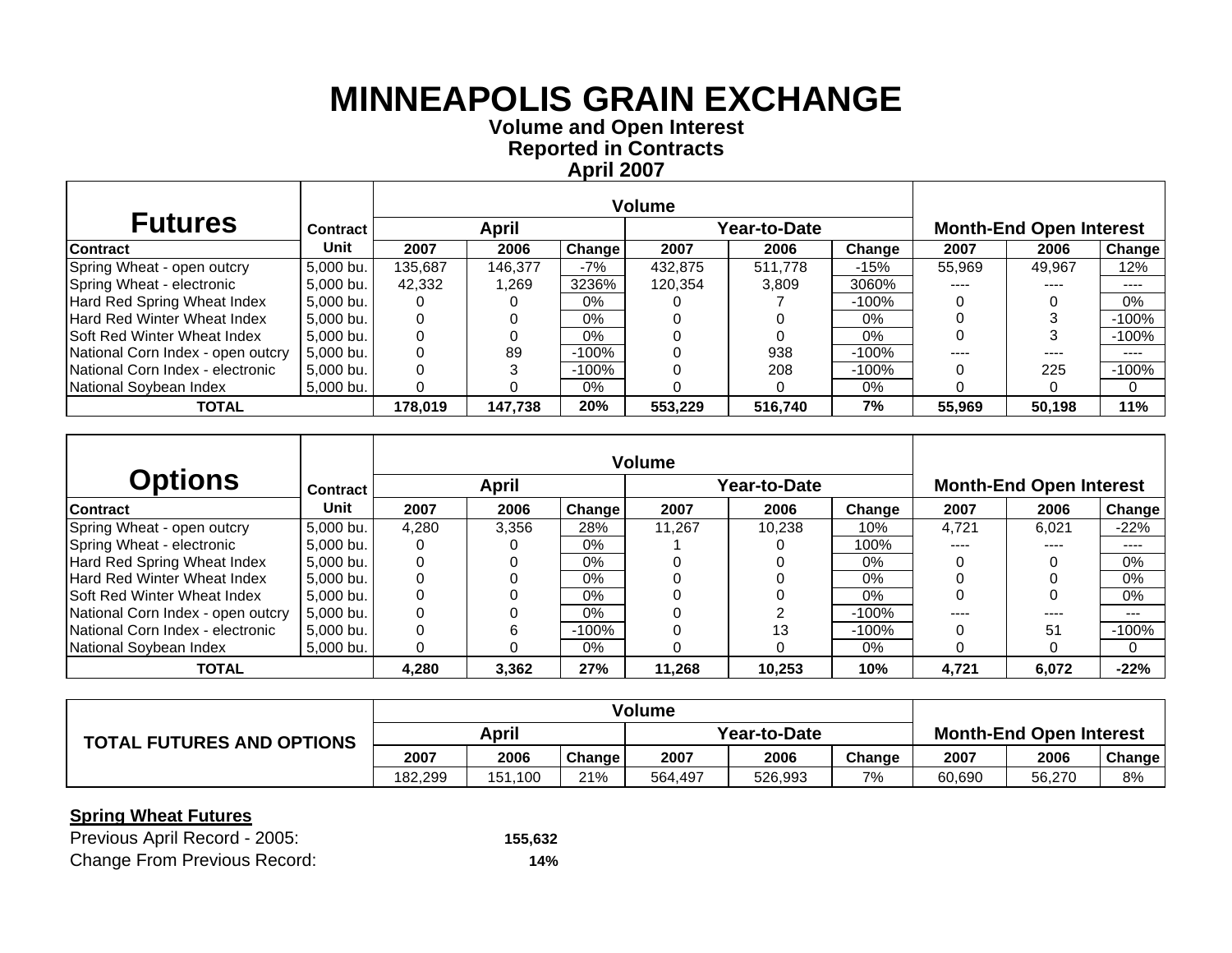**Volume and Open Interest Reported in Contracts May 2007**

| <b>Futures</b>                     | <b>Contract</b> |        | May     |               |         | Year-to-Date | <b>Month-End Open Interest</b> |        |        |          |
|------------------------------------|-----------------|--------|---------|---------------|---------|--------------|--------------------------------|--------|--------|----------|
| <b>Contract</b>                    | Unit            | 2007   | 2006    | <b>Change</b> | 2007    | 2006         | Change                         | 2007   | 2006   | Change   |
| Spring Wheat - open outcry         | 5.000 bu.       | 70.828 | 121.033 | $-41%$        | 503.703 | 632.811      | $-20%$                         | 48,882 | 57.308 | -15%     |
| Spring Wheat - electronic          | 5.000 bu. l     | 15.094 | l.769   | 753%          | 135.448 | 5,578        | 2328%                          | ----   | ----   | ----     |
| Hard Red Spring Wheat Index        | 5.000 bu. l     |        |         | $0\%$         |         |              | $-100\%$                       |        |        | 0%       |
| Hard Red Winter Wheat Index        | 5.000 bu.       |        |         | $0\%$         |         |              | $0\%$                          |        |        | $-100%$  |
| <b>Soft Red Winter Wheat Index</b> | 5,000 bu.       |        |         | 0%            |         |              | 0%                             |        |        | $-100%$  |
| National Corn Index - open outcry  | 5.000 bu.       |        | 23      | -100%         |         | 961          | $-100\%$                       |        |        | ----     |
| National Corn Index - electronic   | 5,000 bu.       |        |         | $-100%$       |         | 215          | $-100%$                        |        | 201    | $-100%$  |
| National Sovbean Index             | 5,000 bu.       |        |         | $0\%$         |         |              | 0%                             |        |        | $\Omega$ |
| <b>TOTAL</b>                       |                 | 85,922 | 122.832 | $-30%$        | 639.151 | 639.572      | 0%                             | 48.882 | 57,512 | $-15%$   |

|                                    |                 |       |       |          | <b>Volume</b> |              |         |       |                                |         |
|------------------------------------|-----------------|-------|-------|----------|---------------|--------------|---------|-------|--------------------------------|---------|
| <b>Options</b>                     | <b>Contract</b> |       | May   |          |               | Year-to-Date |         |       | <b>Month-End Open Interest</b> |         |
| <b>Contract</b>                    | Unit            | 2007  | 2006  | Change   | 2007          | 2006         | Change  | 2007  | 2006                           | Change  |
| Spring Wheat - open outcry         | 5,000 bu.       | 2.201 | 5.958 | $-63%$   | 13.468        | 16.196       | $-17%$  | 5.620 | 8.408                          | $-33%$  |
| Spring Wheat - electronic          | 5,000 bu.       |       |       | $0\%$    |               |              | 100%    | ----  | ----                           | ----    |
| Hard Red Spring Wheat Index        | 5.000 bu.       |       | 0     | $0\%$    |               |              | $0\%$   |       |                                | $0\%$   |
| <b>Hard Red Winter Wheat Index</b> | 5.000 bu.       |       |       | 0%       |               |              | $0\%$   |       |                                | $0\%$   |
| <b>Soft Red Winter Wheat Index</b> | 5,000 bu.       |       |       | $0\%$    |               |              | $0\%$   |       |                                | $0\%$   |
| National Corn Index - open outcry  | 5.000 bu.       |       |       | $-100\%$ |               | 4            | $-100%$ | ----  | ----                           | $---$   |
| National Corn Index - electronic   | 5.000 bu.       |       | 6     | $-100\%$ |               | 19           | $-100%$ |       | 15                             | $-100%$ |
| National Soybean Index             | 5.000 bu. l     |       | 0     | $0\%$    |               |              | 0%      |       |                                | 0       |
| <b>TOTAL</b>                       |                 | 2,201 | 5,966 | $-63%$   | 13,469        | 16,219       | $-17%$  | 5,620 | 8,423                          | $-33%$  |

| <b>TOTAL FUTURES AND OPTIONS</b> | May    |         |               | Year-to-Date |         |        | <b>Month-End Open Interest</b> |        |               |
|----------------------------------|--------|---------|---------------|--------------|---------|--------|--------------------------------|--------|---------------|
|                                  | 2007   | 2006    | <b>Change</b> | 2007         | 2006    | Change | 2007                           | 2006   | <b>Change</b> |
|                                  | 88.123 | 128.798 | -32%          | 652.620      | 655,791 | 0%     | 54.502                         | 65,935 | 17%           |

| Previous May Record - 2006:         | 122,802 |
|-------------------------------------|---------|
| <b>Change From Previous Record:</b> | -30%    |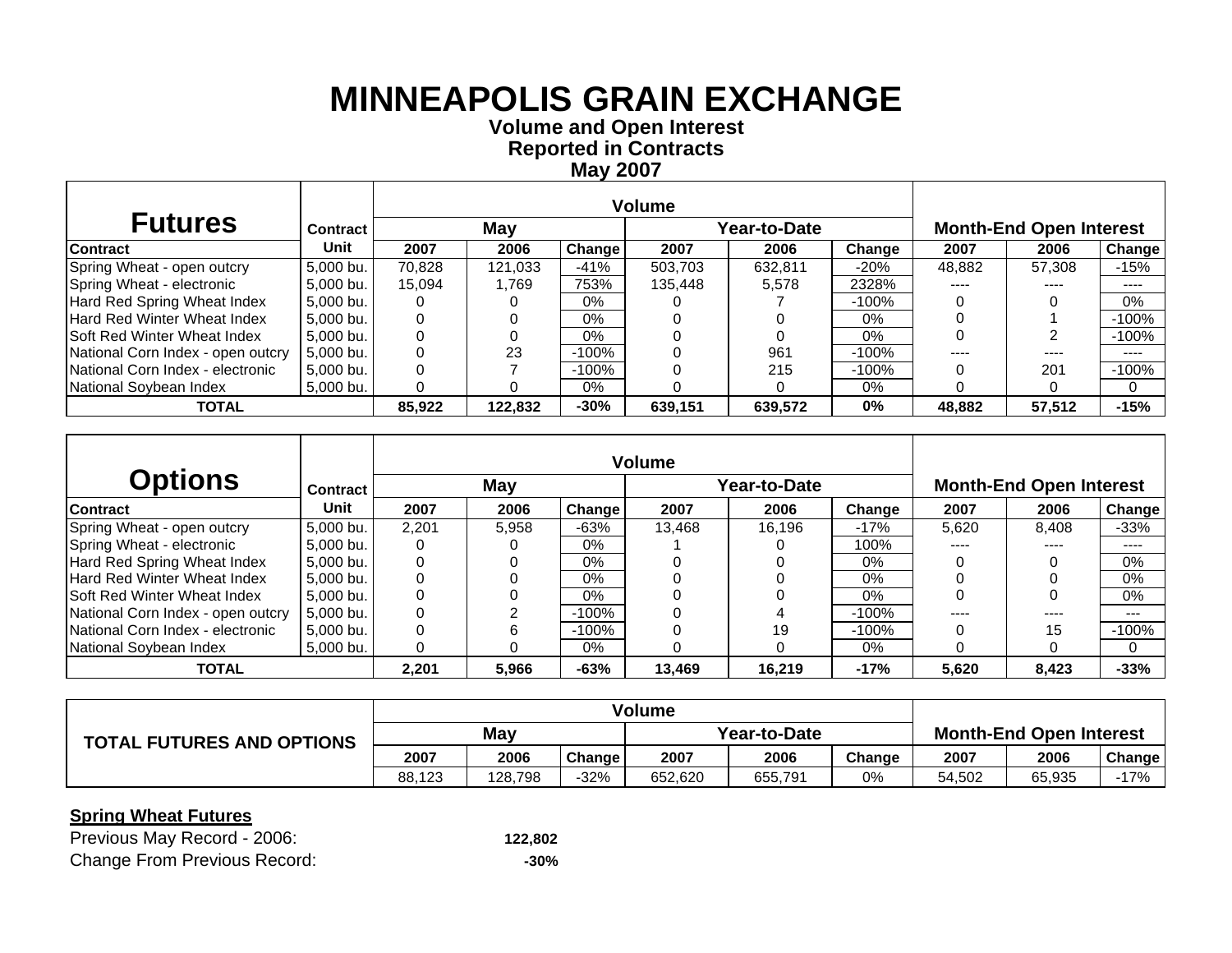**Volume and Open Interest Reported in Contracts June 2007**

| <b>Futures</b>                     | <b>Contract</b> |         | June    |          |         | Year-to-Date | <b>Month-End Open Interest</b> |           |        |               |
|------------------------------------|-----------------|---------|---------|----------|---------|--------------|--------------------------------|-----------|--------|---------------|
| <b>Contract</b>                    | Unit            | 2007    | 2006    | Change   | 2007    | 2006         | Change                         | 2007      | 2006   | <b>Change</b> |
| Spring Wheat - open outcry         | 5.000 bu.       | 134,552 | 168,339 | $-20%$   | 638.255 | 801.150      | $-20\%$                        | 52.160    | 50.325 | 4%            |
| Spring Wheat - electronic          | 5,000 bu.       | 37,686  | .235    | 2951%    | 173,134 | 6,813        | 2441%                          | ----      | ----   | ----          |
| Hard Red Spring Wheat Index        | 5,000 bu.       |         |         | $0\%$    |         |              | $-100%$                        |           |        | $0\%$         |
| Hard Red Winter Wheat Index        | 5.000 bu.       |         | 10      | $-100\%$ |         | 10           | $-100%$                        |           | 10     | $-100%$       |
| <b>Soft Red Winter Wheat Index</b> | 5,000 bu.       |         |         | $0\%$    |         |              | 0%                             |           |        | $-100%$       |
| National Corn Index - open outcry  | 5,000 bu.       |         | 30      | -100%    |         | 991          | $-100%$                        | $- - - -$ | ----   | ----          |
| National Corn Index - electronic   | 5.000 bu.       |         | 13      | -100%    |         | 228          | $-100%$                        |           | 185    | $-100%$       |
| National Soybean Index             | 5,000 bu.       |         |         | 0%       |         |              | 0%                             |           |        | 0             |
| <b>TOTAL</b>                       |                 | 172,238 | 169,627 | 2%       | 811,389 | 809,199      | 0%                             | 52,160    | 50,522 | 3%            |

|                                    |                 |       |       |        | <b>Volume</b> |              |         |       |                                |         |
|------------------------------------|-----------------|-------|-------|--------|---------------|--------------|---------|-------|--------------------------------|---------|
| <b>Options</b>                     | <b>Contract</b> |       | June  |        |               | Year-to-Date |         |       | <b>Month-End Open Interest</b> |         |
| <b>Contract</b>                    | Unit            | 2007  | 2006  | Change | 2007          | 2006         | Change  | 2007  | 2006                           | Change  |
| Spring Wheat - open outcry         | 5,000 bu.       | 2.493 | 3.518 | $-29%$ | 15.961        | 19.714       | $-19%$  | 4.408 | 6.563                          | $-33%$  |
| Spring Wheat - electronic          | 5,000 bu.       |       |       | 0%     |               |              | 100%    | ----  | ----                           | ----    |
| Hard Red Spring Wheat Index        | 5.000 bu.       |       | 0     | $0\%$  |               |              | $0\%$   |       |                                | 0%      |
| <b>Hard Red Winter Wheat Index</b> | 5.000 bu.       |       |       | 0%     |               |              | $0\%$   |       |                                | $0\%$   |
| <b>Soft Red Winter Wheat Index</b> | 5,000 bu.       |       |       | $0\%$  |               |              | $0\%$   |       |                                | $0\%$   |
| National Corn Index - open outcry  | 5.000 bu.       |       | 0     | $0\%$  |               | 4            | $-100%$ | ----  | ----                           | $---$   |
| National Corn Index - electronic   | 5,000 bu.       |       |       | 0%     |               | 19           | $-100%$ |       |                                | $-100%$ |
| National Soybean Index             | 5.000 bu. l     |       | 0     | $0\%$  |               |              | 0%      |       |                                | 0       |
| <b>TOTAL</b>                       |                 | 2,493 | 3,518 | $-29%$ | 15,962        | 19,737       | $-19%$  | 4,408 | 6,572                          | $-33%$  |

|                                  | <b>Volume</b> |         |               |              |         |        |                                |        |        |
|----------------------------------|---------------|---------|---------------|--------------|---------|--------|--------------------------------|--------|--------|
| <b>TOTAL FUTURES AND OPTIONS</b> | June          |         |               | Year-to-Date |         |        | <b>Month-End Open Interest</b> |        |        |
|                                  | 2007          | 2006    | <b>Change</b> | 2007         | 2006    | Change | 2007                           | 2006   | Change |
|                                  | 174.731       | 173.145 | $1\%$         | 827,351      | 828,936 | 0%     | 56,568                         | 57,094 | $-1%$  |

| Previous June Record - 2006:        | 169,574 |
|-------------------------------------|---------|
| <b>Change From Previous Record:</b> | 2%      |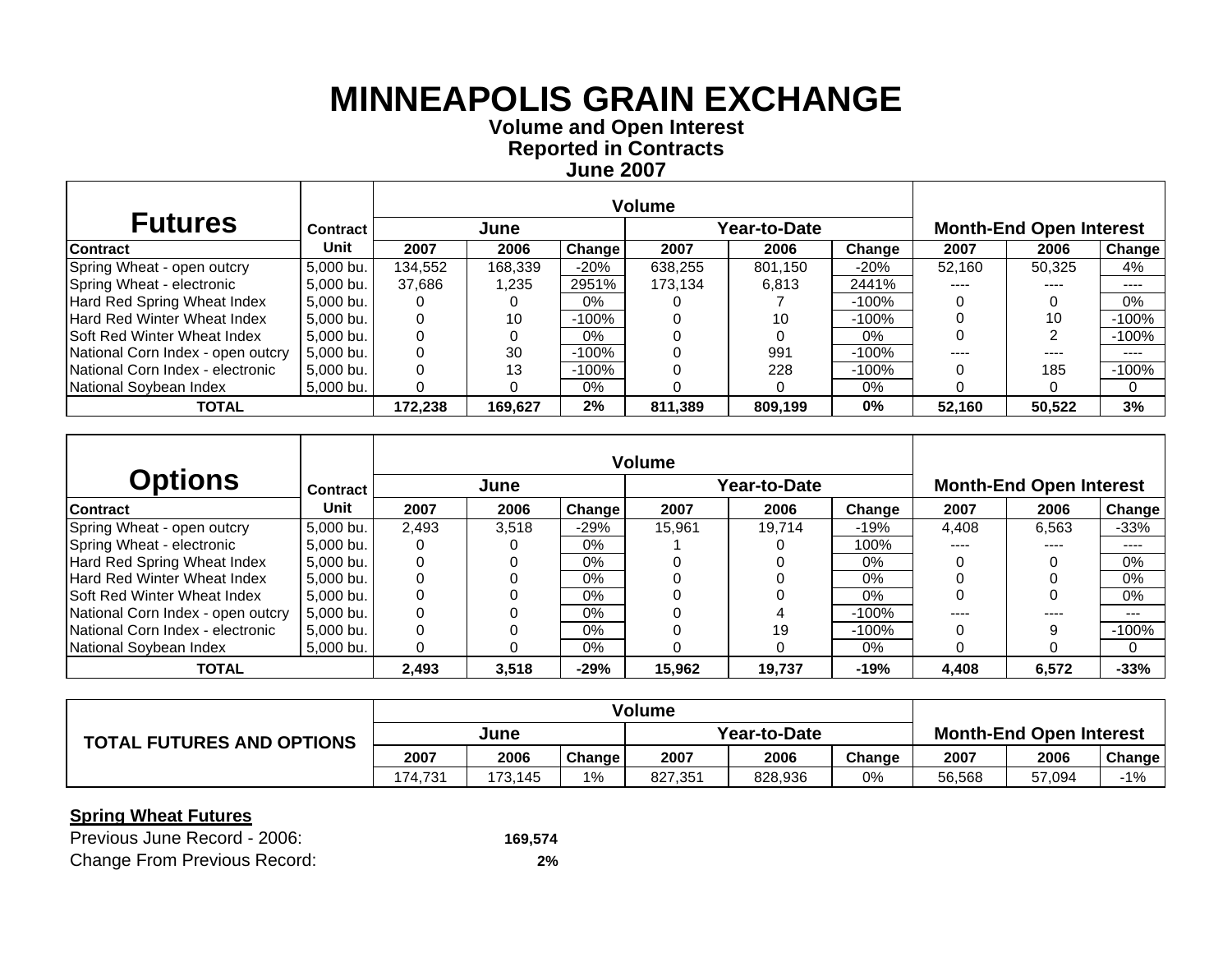**Volume and Open Interest Reported in Contracts July 2007**

 $\top$ 

| <b>Futures</b>                          | <b>Contract</b> |         | July    |               |         | Year-to-Date | <b>Month-End Open Interest</b> |           |        |               |
|-----------------------------------------|-----------------|---------|---------|---------------|---------|--------------|--------------------------------|-----------|--------|---------------|
| <b>Contract</b>                         | Unit            | 2007    | 2006    | <b>Change</b> | 2007    | 2006         | Change                         | 2007      | 2006   | <b>Change</b> |
| Spring Wheat - open outcry              | 5.000 bu.       | 83.075  | 164.976 | $-50%$        | 721.330 | 966.126      | $-25%$                         | 53,180    | 56.750 | -6%           |
| Spring Wheat - electronic               | 5,000 bu.       | 25,272  | 3,169   | 697%          | 198,406 | 9,982        | 1888%                          |           |        | ----          |
| Hard Red Spring Wheat Index             | 5,000 bu.       |         |         | $0\%$         |         |              | $-100%$                        |           |        | $0\%$         |
| Hard Red Winter Wheat Index             | 5.000 bu.       |         | 8       | -100%         |         | 18           | $-100%$                        |           | 18     | $-100%$       |
| <b>Soft Red Winter Wheat Index</b>      | 5,000 bu.       |         |         | $0\%$         |         |              | 0%                             |           |        | $-100%$       |
| National Corn Index - open outcry       | 5.000 bu.       |         | 12      | -100%         |         | 1.003        | $-100%$                        | $- - - -$ | ----   | ----          |
| <b>National Corn Index - electronic</b> | 5.000 bu.       |         |         | $-43%$        |         | 235          | $-98%$                         |           | 157    | $-99%$        |
| National Soybean Index                  | 5,000 bu.       |         |         | 0%            |         |              | 0%                             |           |        | $\Omega$      |
| <b>TOTAL</b>                            |                 | 108,351 | 168,172 | $-36%$        | 919,740 | 977,371      | -6%                            | 53,182    | 56,926 | $-7%$         |

|                                    |                 |       |       |        | <b>Volume</b> |              |         |       |                                |         |
|------------------------------------|-----------------|-------|-------|--------|---------------|--------------|---------|-------|--------------------------------|---------|
| <b>Options</b>                     | <b>Contract</b> |       | July  |        |               | Year-to-Date |         |       | <b>Month-End Open Interest</b> |         |
| <b>Contract</b>                    | Unit            | 2007  | 2006  | Change | 2007          | 2006         | Change  | 2007  | 2006                           | Change  |
| Spring Wheat - open outcry         | 5,000 bu.       | 2.003 | 6.655 | $-70%$ | 17.964        | 26.369       | $-32%$  | 5.481 | 9.693                          | -43%    |
| Spring Wheat - electronic          | 5,000 bu.       |       |       | $0\%$  |               |              | 100%    | ----  | ----                           | ----    |
| Hard Red Spring Wheat Index        | 5.000 bu.       |       | 0     | $0\%$  |               |              | $0\%$   |       |                                | 0%      |
| <b>Hard Red Winter Wheat Index</b> | 5.000 bu.       |       |       | 0%     |               |              | $0\%$   |       |                                | $0\%$   |
| <b>Soft Red Winter Wheat Index</b> | 5,000 bu.       |       |       | $0\%$  |               |              | $0\%$   |       |                                | $0\%$   |
| National Corn Index - open outcry  | 5.000 bu.       |       | 0     | $0\%$  |               | 4            | $-100%$ | ----  | ----                           | $---$   |
| National Corn Index - electronic   | 5,000 bu.       |       |       | 0%     |               | 19           | $-100%$ |       |                                | $-100%$ |
| National Soybean Index             | 5.000 bu. l     |       | 0     | $0\%$  |               |              | 0%      |       |                                | 0       |
| <b>TOTAL</b>                       |                 | 2,003 | 6,655 | $-70%$ | 17,965        | 26,392       | $-32%$  | 5,481 | 9,701                          | $-44%$  |

|                                  | Volume  |         |        |              |           |        |                                |        |        |
|----------------------------------|---------|---------|--------|--------------|-----------|--------|--------------------------------|--------|--------|
| <b>TOTAL FUTURES AND OPTIONS</b> | July    |         |        | Year-to-Date |           |        | <b>Month-End Open Interest</b> |        |        |
|                                  | 2007    | 2006    | Change | 2007         | 2006      | Change | 2007                           | 2006   | Change |
|                                  | 110.354 | 174.827 | $-37%$ | 937,705      | 1,003,763 | -7%    | 58,663                         | 66.627 | $-12%$ |

### **Spring Wheat Futures**

Г

| Previous July Record - 2006:        | 168.145 |
|-------------------------------------|---------|
| <b>Change From Previous Record:</b> | -36%    |

 $\top$ 

┱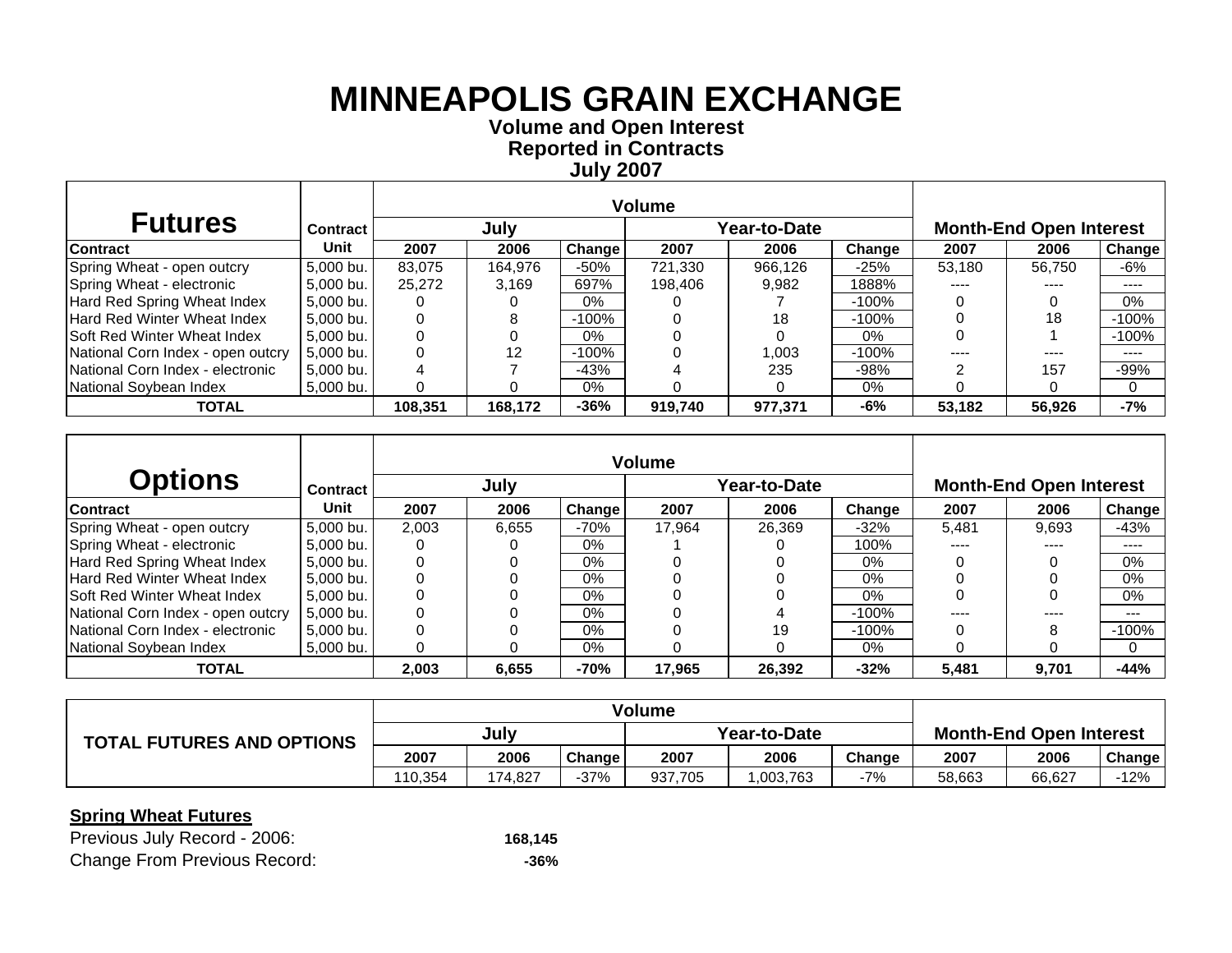**Volume and O pen Interest Re ported in Contracts A u gust 2007**

| <b>Futures</b>                     | <b>Contract</b> |         | August  |        |           | Year-to-Date |         | <b>Month-End Open Interest</b> |        |          |
|------------------------------------|-----------------|---------|---------|--------|-----------|--------------|---------|--------------------------------|--------|----------|
| Contract                           | <b>Unit</b>     | 2007    | 2006    | Change | 2007      | 2006         | Change  | 2007                           | 2006   | Change   |
| Spring Wheat - open outcry         | 5.000 bu.       | 162.598 | 157.269 | 3%     | 883.928   | .123.395     | $-21%$  | 59.146                         | 46.745 | 27%      |
| Spring Wheat - electronic          | 5,000 bu.       | 50,733  | 28,283  | 79%    | 249,139   | 38,265       | 551%    | ----                           | ----   | ----     |
| Hard Red Spring Wheat Index        | 5,000 bu.       |         |         | 100%   |           |              | $-71%$  |                                |        | 100%     |
| <b>Hard Red Winter Wheat Index</b> | 5,000 bu.       |         |         | 100%   |           | 18           | $-67%$  |                                | 18     | $-67%$   |
| <b>Soft Red Winter Wheat Index</b> | 5.000 bu.       |         |         | 0%     |           |              | 0%      |                                |        | $-100\%$ |
| National Corn Index - open outcry  | 5.000 bu.       |         |         | $0\%$  |           | 1.003        | $-100%$ | ----                           | ----   | ----     |
| National Corn Index - electronic   | 5,000 bu.       | 14      |         | 250%   | 18        | 239          | $-92%$  |                                | 101    | -89%     |
| National Soybean Index             | 5,000 bu.       |         |         | 0%     |           |              | $0\%$   |                                |        | $\Omega$ |
| <b>TOTAL</b>                       |                 | 213,353 | 185,556 | 15%    | 1,133,093 | 1,162,927    | $-3%$   | 59.165                         | 46,865 | 26%      |

|                                    |             |       |               |        | <b>Volume</b> |              |          |       |                                |                            |
|------------------------------------|-------------|-------|---------------|--------|---------------|--------------|----------|-------|--------------------------------|----------------------------|
| <b>Options</b>                     | Contract    |       | <b>August</b> |        |               | Year-to-Date |          |       | <b>Month-End Open Interest</b> |                            |
| <b>Contract</b>                    | <b>Unit</b> | 2007  | 2006          | Change | 2007          | 2006         | Change   | 2007  | 2006                           | Change                     |
| Spring Wheat - open outcry         | 5,000 bu.   | 3.240 | 3.105         | 4%     | 21.204        | 29.474       | -28%     | 2.356 | 7.897                          | -70%                       |
| Spring Wheat - electronic          | 5,000 bu.   |       |               | $0\%$  |               |              | 100%     | ----  | ----                           | $\qquad \qquad - \qquad -$ |
| Hard Red Spring Wheat Index        | 5,000 bu.   |       | 0             | 0%     |               |              | $0\%$    |       |                                | 0%                         |
| Hard Red Winter Wheat Index        | 5.000 bu.   |       |               | 0%     |               |              | $0\%$    |       |                                | 0%                         |
| <b>Soft Red Winter Wheat Index</b> | 5,000 bu.   |       |               | $0\%$  |               |              | $0\%$    |       |                                | 0%                         |
| National Corn Index - open outcry  | 5.000 bu.   |       | O             | $0\%$  |               |              | -100%    |       |                                | ---                        |
| National Corn Index - electronic   | 5.000 bu.   |       |               | $0\%$  |               | 19           | $-100\%$ |       |                                | 0%                         |
| National Soybean Index             | 5.000 bu.   |       | 0             | $0\%$  |               |              | 0%       |       |                                | 0%                         |
| <b>TOTAL</b>                       |             | 3.240 | 3.105         | 4%     | 21.205        | 29.497       | $-28%$   | 2.356 | 7.897                          | $-70%$                     |

|                                  | <b>Volume</b> |         |        |              |          |        |                                |        |        |
|----------------------------------|---------------|---------|--------|--------------|----------|--------|--------------------------------|--------|--------|
| <b>TOTAL FUTURES AND OPTIONS</b> | August        |         |        | Year-to-Date |          |        | <b>Month-End Open Interest</b> |        |        |
|                                  | 2007          | 2006    | Change | 2007         | 2006     | Change | 2007                           | 2006   | Change |
|                                  | 216.593       | 188.661 | 15%    | .154.298     | .192.424 | $-3%$  | 61.521                         | 54,762 | 12%    |

| Previous August Record - 2006:      | 185,552 |
|-------------------------------------|---------|
| <b>Change From Previous Record:</b> | 15%     |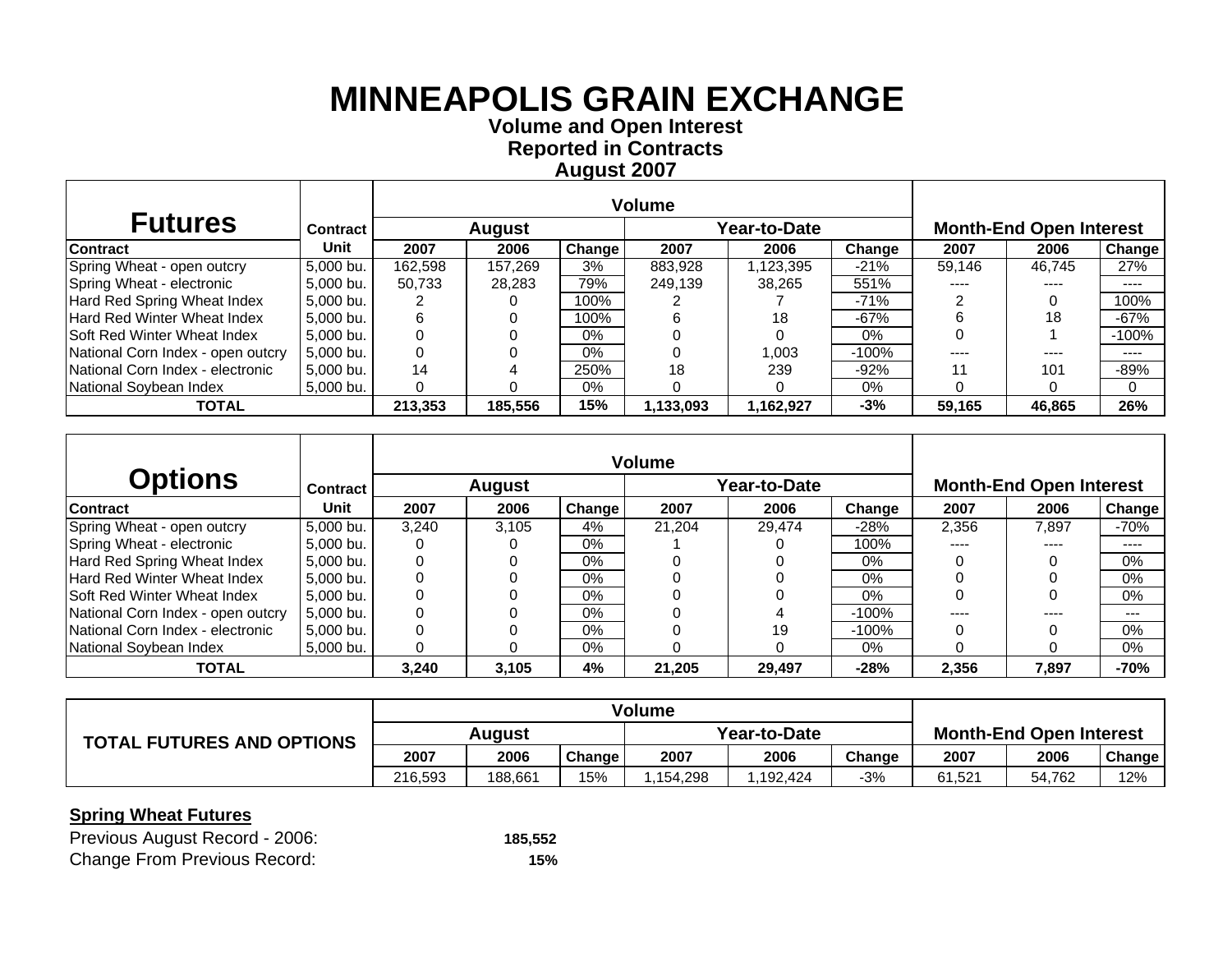**Volume and O pen Interest Re ported in Contracts Se ptember 2007**

| <b>Futures</b>                     | <b>Contract</b> |         | <b>September</b> |        |           | Year-to-Date |         |        | <b>Month-End Open Interest</b> |                            |  |
|------------------------------------|-----------------|---------|------------------|--------|-----------|--------------|---------|--------|--------------------------------|----------------------------|--|
| <b>Contract</b>                    | Unit            | 2007    | 2006             | Change | 2007      | 2006         | Change  | 2007   | 2006                           | Change                     |  |
| Spring Wheat - open outcry         | 5.000 bu.       | 123,558 | 77.526           | 59%    | 1.007.486 | 200,921.ا    | -16%    | 70.700 | 46.190                         | 53%                        |  |
| Spring Wheat - electronic          | 5.000 bu.       | 34,239  | 12.907           | 165%   | 283,378   | 51,172       | 454%    | ----   | ----                           | ----                       |  |
| Hard Red Spring Wheat Index        | 5.000 bu.       |         |                  | 0%     |           |              | $-71%$  |        |                                | 100%                       |  |
| Hard Red Winter Wheat Index        | 5,000 bu.       |         |                  | $0\%$  |           | 18           | $-67%$  | h      | 18                             | $-67%$                     |  |
| <b>Soft Red Winter Wheat Index</b> | 5.000 bu.       |         |                  | $0\%$  |           |              | 0%      |        |                                | 0%                         |  |
| National Corn Index - open outcry  | 5.000 bu.       |         |                  | $0\%$  |           | 1.003        | $-100%$ | ----   | ----                           | $\qquad \qquad - \qquad -$ |  |
| National Corn Index - electronic   | 5.000 bu.       |         | 36               | $-78%$ | 26        | 275          | $-91\%$ | 19     | 21                             | $-10%$                     |  |
| National Soybean Index             | 5,000 bu.       | 16      |                  | 100%   | 16        |              | 0%      | 16     |                                | 100%                       |  |
| <b>TOTAL</b>                       |                 | 157,821 | 90,469           | 74%    | 290,914,  | 1,253,396    | 3%      | 70.743 | 46,229                         | 53%                        |  |

|                                    |             |       |                  |        | <b>Volume</b> |              |          |       |                                |                            |
|------------------------------------|-------------|-------|------------------|--------|---------------|--------------|----------|-------|--------------------------------|----------------------------|
| <b>Options</b>                     | Contract    |       | <b>September</b> |        |               | Year-to-Date |          |       | <b>Month-End Open Interest</b> |                            |
| <b>Contract</b>                    | <b>Unit</b> | 2007  | 2006             | Change | 2007          | 2006         | Change   | 2007  | 2006                           | Change                     |
| Spring Wheat - open outcry         | 5,000 bu.   | 3.956 | 3.227            | 23%    | 25.160        | 32.701       | $-23%$   | 5.290 | 9.678                          | -45%                       |
| Spring Wheat - electronic          | 5,000 bu.   |       |                  | $0\%$  |               |              | 100%     | ----  | ----                           | $\qquad \qquad - \qquad -$ |
| Hard Red Spring Wheat Index        | 5.000 bu.   |       | 0                | 0%     |               |              | $0\%$    |       |                                | 0%                         |
| Hard Red Winter Wheat Index        | 5.000 bu.   |       |                  | 0%     |               |              | $0\%$    |       |                                | $0\%$                      |
| <b>Soft Red Winter Wheat Index</b> | 5,000 bu.   |       |                  | $0\%$  |               |              | $0\%$    |       |                                | 0%                         |
| National Corn Index - open outcry  | 5.000 bu.   |       |                  | $0\%$  |               |              | -100%    |       |                                | ---                        |
| National Corn Index - electronic   | 5.000 bu.   |       |                  | $0\%$  |               | 19           | $-100\%$ |       |                                | 0%                         |
| National Soybean Index             | 5.000 bu.   |       | 0                | $0\%$  |               |              | 0%       |       |                                | 0%                         |
| <b>TOTAL</b>                       |             | 3.956 | 3.227            | 23%    | 25.161        | 32,724       | $-23%$   | 5.290 | 9,678                          | $-45%$                     |

|                                  | <b>Volume</b> |        |        |              |          |        |                                |        |               |
|----------------------------------|---------------|--------|--------|--------------|----------|--------|--------------------------------|--------|---------------|
| <b>TOTAL FUTURES AND OPTIONS</b> | September     |        |        | Year-to-Date |          |        | <b>Month-End Open Interest</b> |        |               |
|                                  | 2007          | 2006   | Change | 2007         | 2006     | Change | 2007                           | 2006   | <b>Change</b> |
|                                  | 161.777       | 93.696 | 73%    | .316,075     | .286,120 | 2%     | 76,033                         | 55,907 | 36%           |

| Previous September Record - 2002:   | 151,226 |
|-------------------------------------|---------|
| <b>Change From Previous Record:</b> | 4%      |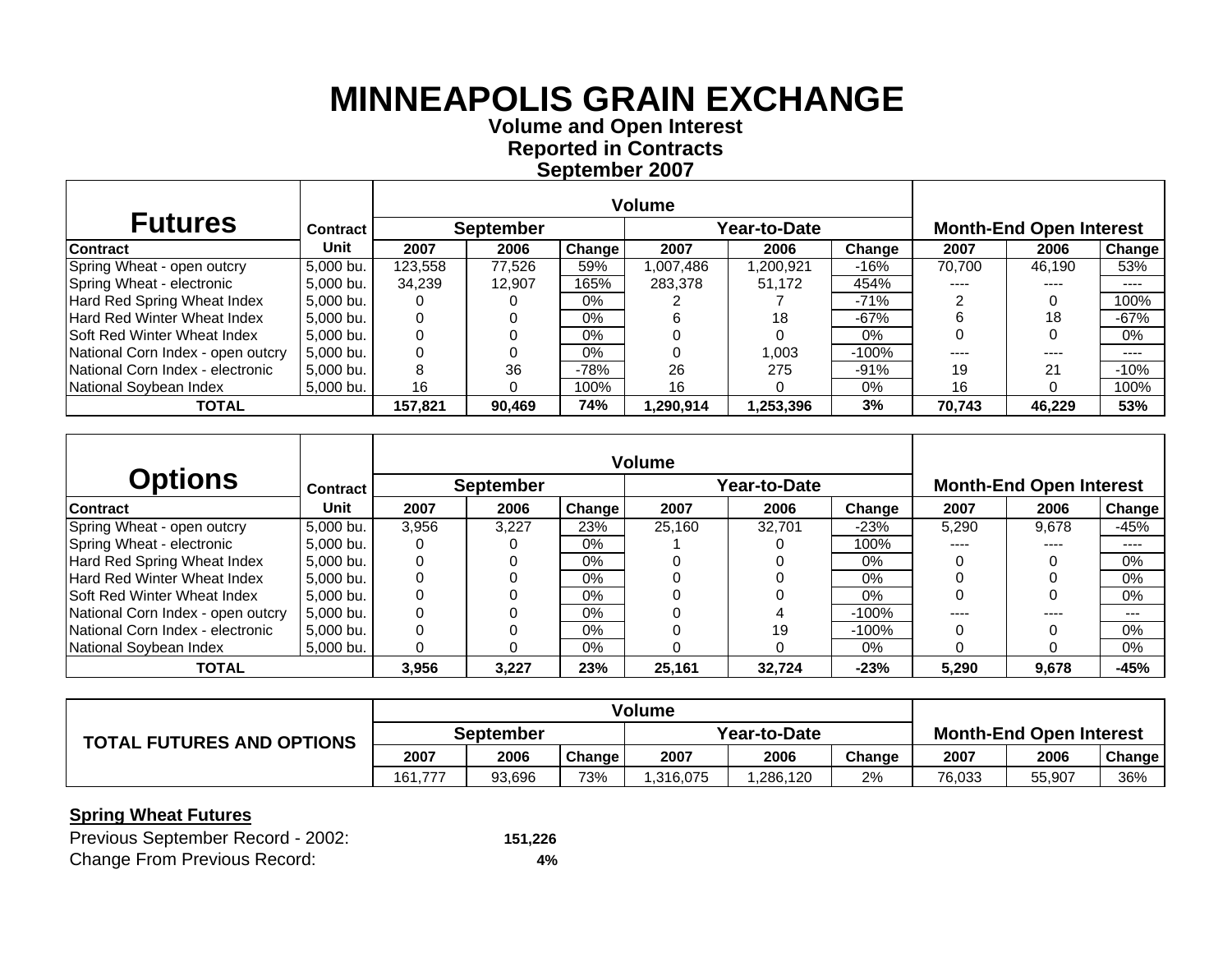**Volume and O pen Interest Re ported in Contracts October 2007**

| <b>Futures</b>                     | <b>Contract</b> |         | <b>October</b> |        |           | Year-to-Date |          |        | <b>Month-End Open Interest</b> |                            |  |  |
|------------------------------------|-----------------|---------|----------------|--------|-----------|--------------|----------|--------|--------------------------------|----------------------------|--|--|
| <b>Contract</b>                    | Unit            | 2007    | 2006           | Change | 2007      | 2006         | Change   | 2007   | 2006                           | Change                     |  |  |
| Spring Wheat - open outcry         | 5.000 bu.       | 134.872 | 119.149        | 13%    | 1,142,358 | 1.320.070    | -13%     | 67.195 | 49.453                         | 36%                        |  |  |
| Spring Wheat - electronic          | 5.000 bu.       | 61,833  | 12.721         | 386%   | 345,211   | 63,893       | 440%     | $---$  | ----                           | $- - - -$                  |  |  |
| Hard Red Spring Wheat Index        | 5.000 bu.       | 29      |                | 100%   | 31        |              | 343%     | 15     |                                | 100%                       |  |  |
| Hard Red Winter Wheat Index        | 5,000 bu.       |         |                | 100%   |           | 18           | -56%     | 6      | 18                             | $-67%$                     |  |  |
| <b>Soft Red Winter Wheat Index</b> | 5.000 bu.       |         |                | 0%     |           |              | 0%       |        |                                | $0\%$                      |  |  |
| National Corn Index - open outcry  | 5.000 bu.       |         |                | $0\%$  |           | 1.003        | $-100\%$ | $---$  | ----                           | $\qquad \qquad - \qquad -$ |  |  |
| National Corn Index - electronic   | l 5.000 bu.     |         |                | 100%   | 29        | 275          | -89%     | 16     |                                | 220%                       |  |  |
| National Soybean Index             | 5,000 bu.       | 20      |                | 100%   | 36        |              | 100%     | 16     |                                | 100%                       |  |  |
| <b>TOTAL</b>                       |                 | 196.759 | 131.870        | 49%    | ,487,673  | 1,385,266    | 7%       | 67,248 | 49,476                         | 36%                        |  |  |

|                                   |           |       |                |        | <b>Volume</b> |              |          |       |                                |        |
|-----------------------------------|-----------|-------|----------------|--------|---------------|--------------|----------|-------|--------------------------------|--------|
| <b>Options</b>                    | Contract  |       | <b>October</b> |        |               | Year-to-Date |          |       | <b>Month-End Open Interest</b> |        |
| <b>Contract</b>                   | Unit      | 2007  | 2006           | Change | 2007          | 2006         | Change   | 2007  | 2006                           | Change |
| Spring Wheat - open outcry        | 5,000 bu. | 3.689 | 3.466          | 6%     | 28.849        | 36.167       | $-20\%$  | 7.161 | 9.390                          | $-24%$ |
| Spring Wheat - electronic         | 5,000 bu. |       |                | $0\%$  |               |              | 100%     |       | ----                           | ----   |
| Hard Red Spring Wheat Index       | 5.000 bu. |       |                | $0\%$  |               |              | $0\%$    |       |                                | $0\%$  |
| Hard Red Winter Wheat Index       | 5,000 bu. |       |                | $0\%$  |               |              | $0\%$    |       |                                | 0%     |
| ISoft Red Winter Wheat Index      | 5.000 bu. |       |                | $0\%$  |               |              | $0\%$    |       |                                | 0%     |
| National Corn Index - open outcry | 5.000 bu. | 0     |                | $0\%$  |               |              | $-100\%$ |       |                                | ---    |
| National Corn Index - electronic  | 5,000 bu. |       |                | $0\%$  |               | 19           | $-100%$  |       |                                | $0\%$  |
| National Soybean Index            | 5.000 bu. | 0     | O              | $0\%$  |               |              | $0\%$    |       |                                | $0\%$  |
| <b>TOTAL</b>                      |           | 3,689 | 3,466          | 6%     | 28,850        | 36,190       | $-20%$   | 7,161 | 9,390                          | $-24%$ |

|                                  | <b>Volume</b> |         |        |              |          |        |                                |        |        |
|----------------------------------|---------------|---------|--------|--------------|----------|--------|--------------------------------|--------|--------|
| <b>TOTAL FUTURES AND OPTIONS</b> | October       |         |        | Year-to-Date |          |        | <b>Month-End Open Interest</b> |        |        |
|                                  | 2007          | 2006    | Change | 2007         | 2006     | Change | 2007                           | 2006   | Change |
|                                  | 200.448       | 135,336 | 48%    | .516,523     | ,421,456 | 7%     | 74,409                         | 58,866 | 26%    |

| Previous October Record - 2006:     | 131.870 |
|-------------------------------------|---------|
| <b>Change From Previous Record:</b> | 49%     |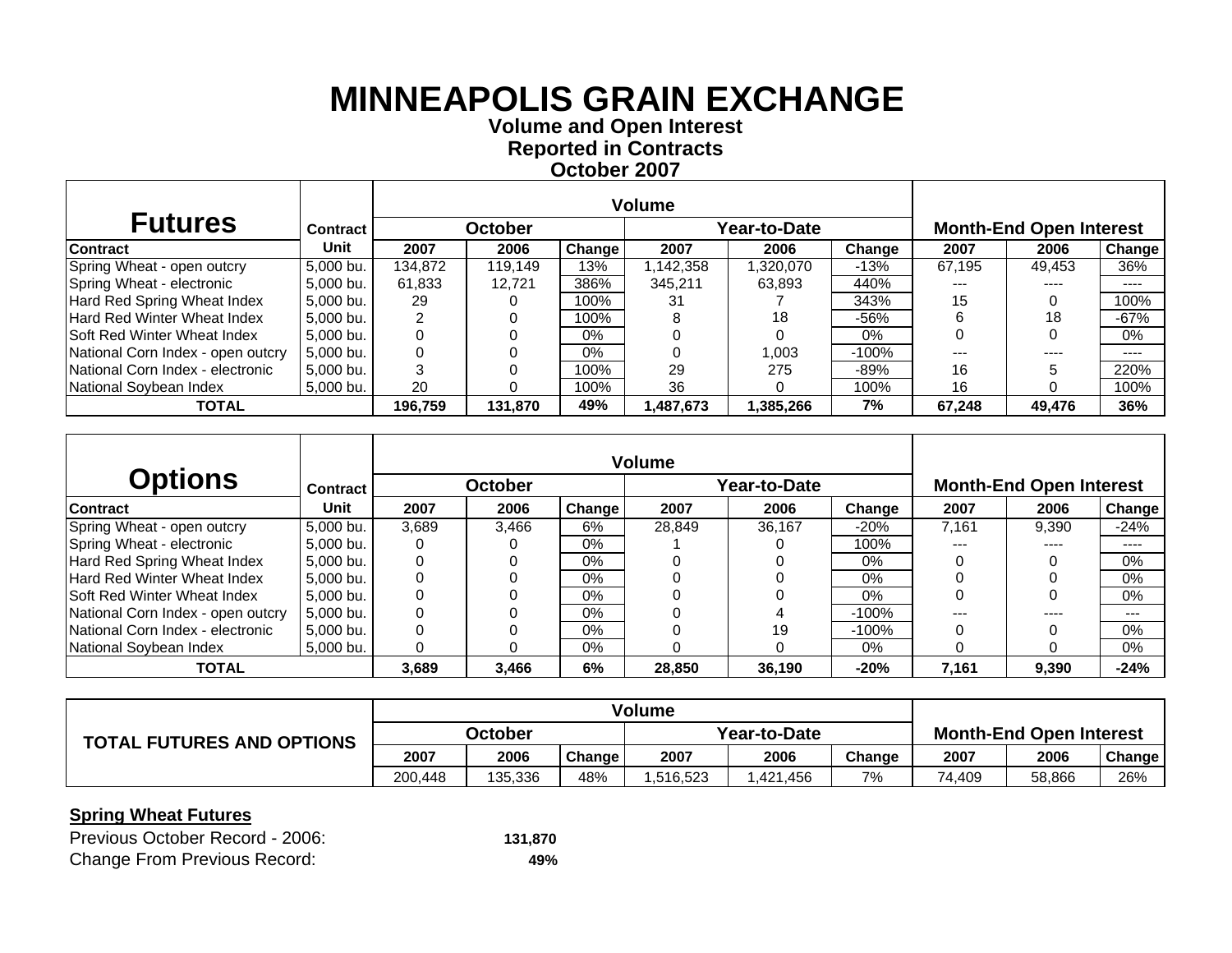**Volume and O pen Interest Re ported in Contracts November 2007**

| <b>Futures</b>                     | Contract  |         | <b>November</b> |        |          | Year-to-Date |         |         | <b>Month-End Open Interest</b> |                       |  |
|------------------------------------|-----------|---------|-----------------|--------|----------|--------------|---------|---------|--------------------------------|-----------------------|--|
| <b>Contract</b>                    | Unit      | 2007    | 2006            | Change | 2007     | 2006         | Change  | 2007    | 2006                           | Change                |  |
| Spring Wheat - open outcry         | 5.000 bu. | 111.678 | 115,353         | -3%    | .254,036 | .435,423     | $-13%$  | 62.640  | 47.927                         | 31%                   |  |
| Spring Wheat - electronic          | 5.000 bu. | 65,605  | 24,823          | 164%   | 410,816  | 88,716       | 363%    | $---$   | ----                           | ----                  |  |
| Hard Red Spring Wheat Index        | 5.000 bu. | 23      |                 | 100%   | 54       |              | 671%    | 12      |                                | 100%                  |  |
| Hard Red Winter Wheat Index        | 5,000 bu. |         |                 | $0\%$  |          | 18           | $-56%$  |         | 18                             | $-67%$                |  |
| <b>Soft Red Winter Wheat Index</b> | 5.000 bu. |         |                 | $0\%$  |          |              | $0\%$   |         |                                | $0\%$                 |  |
| National Corn Index - open outcry  | 5.000 bu. |         |                 | $0\%$  |          | 1.003        | $-100%$ | $- - -$ | ----                           | $\qquad \qquad - - -$ |  |
| National Corn Index - electronic   | 5,000 bu. |         |                 | -100%  | 29       | 276          | $-89%$  | 6       |                                | 50%                   |  |
| National Soybean Index             | 5,000 bu. | 16      |                 | 100%   | 52       |              | 100%    |         |                                | $0\%$                 |  |
| <b>TOTAL</b>                       |           | 177,322 | 140.177         | 26%    | ,664,995 | 525,443. ا   | 9%      | 62.664  | 47.949                         | 31%                   |  |

|                                    |                 |       |                 |        | Volume |              |         |       |                                |        |
|------------------------------------|-----------------|-------|-----------------|--------|--------|--------------|---------|-------|--------------------------------|--------|
| <b>Options</b>                     | <b>Contract</b> |       | <b>November</b> |        |        | Year-to-Date |         |       | <b>Month-End Open Interest</b> |        |
| <b>Contract</b>                    | Unit            | 2007  | 2006            | Change | 2007   | 2006         | Change  | 2007  | 2006                           | Change |
| Spring Wheat - open outcry         | 5,000 bu.       | 2.164 | 3.584           | $-40%$ | 31.013 | 39.751       | $-22%$  | 3.385 | 4.369                          | $-23%$ |
| Spring Wheat - electronic          | 5,000 bu.       |       |                 | 0%     |        |              | 100%    | ---   | ----                           | ----   |
| Hard Red Spring Wheat Index        | 5.000 bu.       |       |                 | $0\%$  |        |              | $0\%$   |       |                                | $0\%$  |
| <b>Hard Red Winter Wheat Index</b> | 5,000 bu.       |       |                 | $0\%$  |        |              | $0\%$   |       |                                | $0\%$  |
| ISoft Red Winter Wheat Index       | 5,000 bu.       |       |                 | $0\%$  |        |              | $0\%$   |       |                                | $0\%$  |
| National Corn Index - open outcry  | 5.000 bu.       | 0     | 0               | $0\%$  |        |              | $-100%$ |       |                                | $---$  |
| National Corn Index - electronic   | 5,000 bu.       |       |                 | $0\%$  |        | 19           | $-100%$ |       |                                | 0%     |
| National Sovbean Index             | 5.000 bu.       | 0     | 0               | $0\%$  |        |              | $0\%$   |       |                                | $0\%$  |
| <b>TOTAL</b>                       |                 | 2,164 | 3,584           | $-40%$ | 31.014 | 39,774       | $-22%$  | 3.385 | 4,369                          | $-23%$ |

|                                  | Volume          |         |               |              |          |        |                                |        |        |
|----------------------------------|-----------------|---------|---------------|--------------|----------|--------|--------------------------------|--------|--------|
| <b>TOTAL FUTURES AND OPTIONS</b> | <b>November</b> |         |               | Year-to-Date |          |        | <b>Month-End Open Interest</b> |        |        |
|                                  | 2007            | 2006    | <b>Change</b> | 2007         | 2006     | Change | 2007                           | 2006   | Change |
|                                  | 179.486         | 143.761 | 25%           | .696,009     | .565,217 | 8%     | 66.049                         | 52,318 | 26%    |

| Previous November Record - 2004:    | 165,833 |
|-------------------------------------|---------|
| <b>Change From Previous Record:</b> | 7%      |